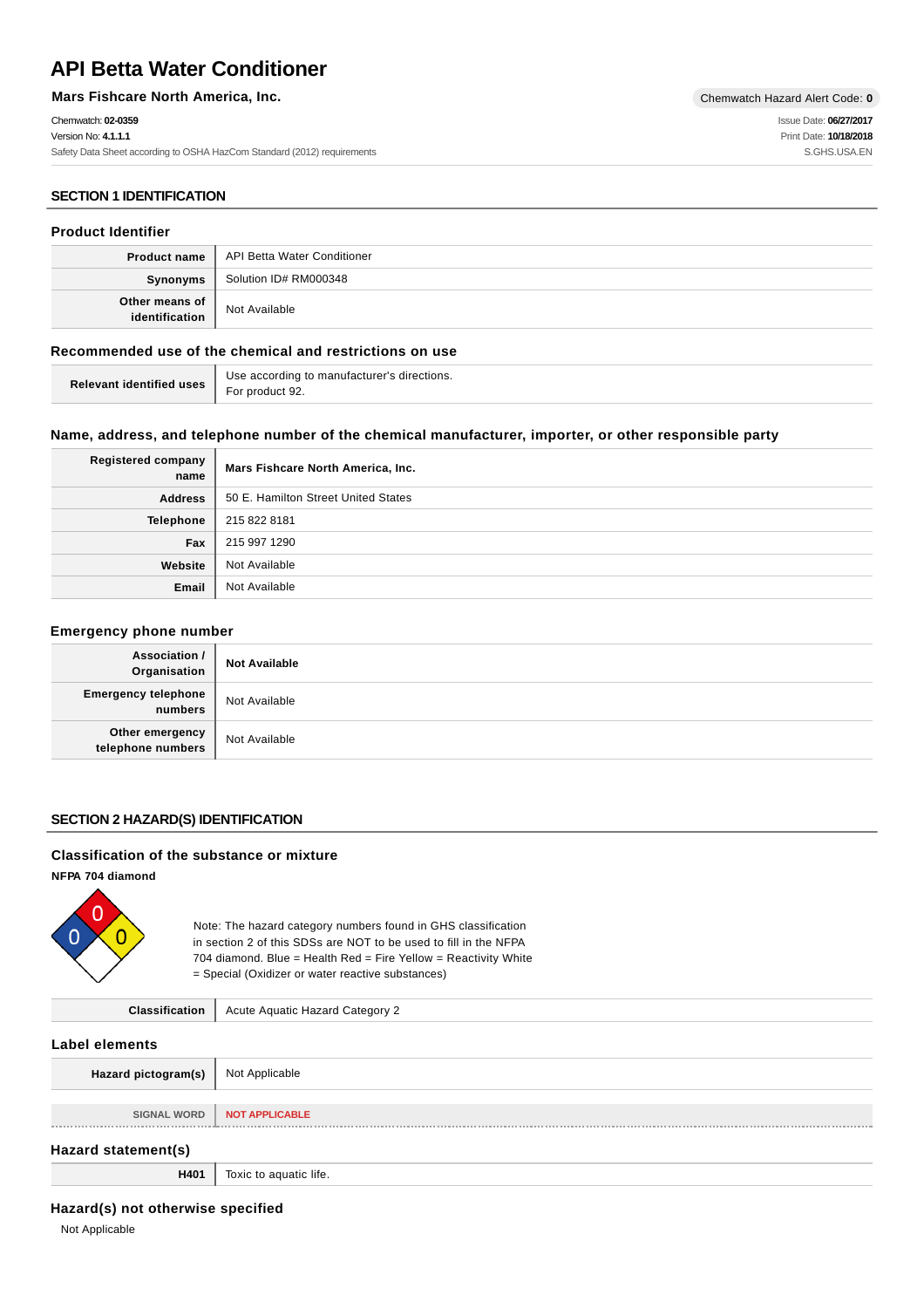## **Precautionary statement(s) Prevention**

**P273** Avoid release to the environment.

## **Precautionary statement(s) Response**

Not Applicable

## **Precautionary statement(s) Storage**

Not Applicable

### **Precautionary statement(s) Disposal**

**P501** Dispose of contents/container in accordance with local regulations.

## **SECTION 3 COMPOSITION / INFORMATION ON INGREDIENTS**

#### **Substances**

See section below for composition of Mixtures

#### **Mixtures**

| <b>CAS No</b> | %[weight] | <b>Name</b>                            |
|---------------|-----------|----------------------------------------|
| 7772-98-7     | $1 - 5$   | sodium thiosulfate                     |
| 85507-69-3    | $<$ 1     | Aloes, extract                         |
|               | < 0.5     | japanese green tea                     |
|               | $1 - 5$   | non hazardous ingredients, proprietary |
| 7732-18-5     | >90       | water                                  |

The specific chemical identity and/or exact percentage (concentration) of composition has been withheld as a trade secret.

## **SECTION 4 FIRST-AID MEASURES**

## **Description of first aid measures**

| <b>Eye Contact</b>  | If this product comes in contact with eyes:<br>▶ Wash out immediately with water.<br>If irritation continues, seek medical attention.<br>► Removal of contact lenses after an eye injury should only be undertaken by skilled personnel. |
|---------------------|------------------------------------------------------------------------------------------------------------------------------------------------------------------------------------------------------------------------------------------|
| <b>Skin Contact</b> | If skin or hair contact occurs:<br>Flush skin and hair with running water (and soap if available).<br>▶ Seek medical attention in event of irritation.                                                                                   |
| Inhalation          | If fumes, aerosols or combustion products are inhaled remove from contaminated area.<br>• Other measures are usually unnecessary.                                                                                                        |
| Ingestion           | $\cdot$ Immediately give a glass of water.<br>First aid is not generally required. If in doubt, contact a Poisons Information Centre or a doctor.                                                                                        |

### **Most important symptoms and effects, both acute and delayed**

See Section 11

## **Indication of any immediate medical attention and special treatment needed**

Treat symptomatically.

## **SECTION 5 FIRE-FIGHTING MEASURES**

#### **Extinguishing media**

- ▶ There is no restriction on the type of extinguisher which may be used.
- Use extinguishing media suitable for surrounding area.

## **Special hazards arising from the substrate or mixture**

| known<br>None. |
|----------------|
|                |
|                |

## **Special protective equipment and precautions for fire-fighters**

| <b>Fire Fighting</b>         | Alert Fire Brigade and tell them location and nature of hazard.<br>Wear breathing apparatus plus protective gloves in the event of a fire.<br>► Prevent, by any means available, spillage from entering drains or water courses. |
|------------------------------|----------------------------------------------------------------------------------------------------------------------------------------------------------------------------------------------------------------------------------|
| <b>Fire/Explosion Hazard</b> | • Non combustible.<br>▶ Not considered a significant fire risk, however containers may burn.<br>May emit poisonous fumes.                                                                                                        |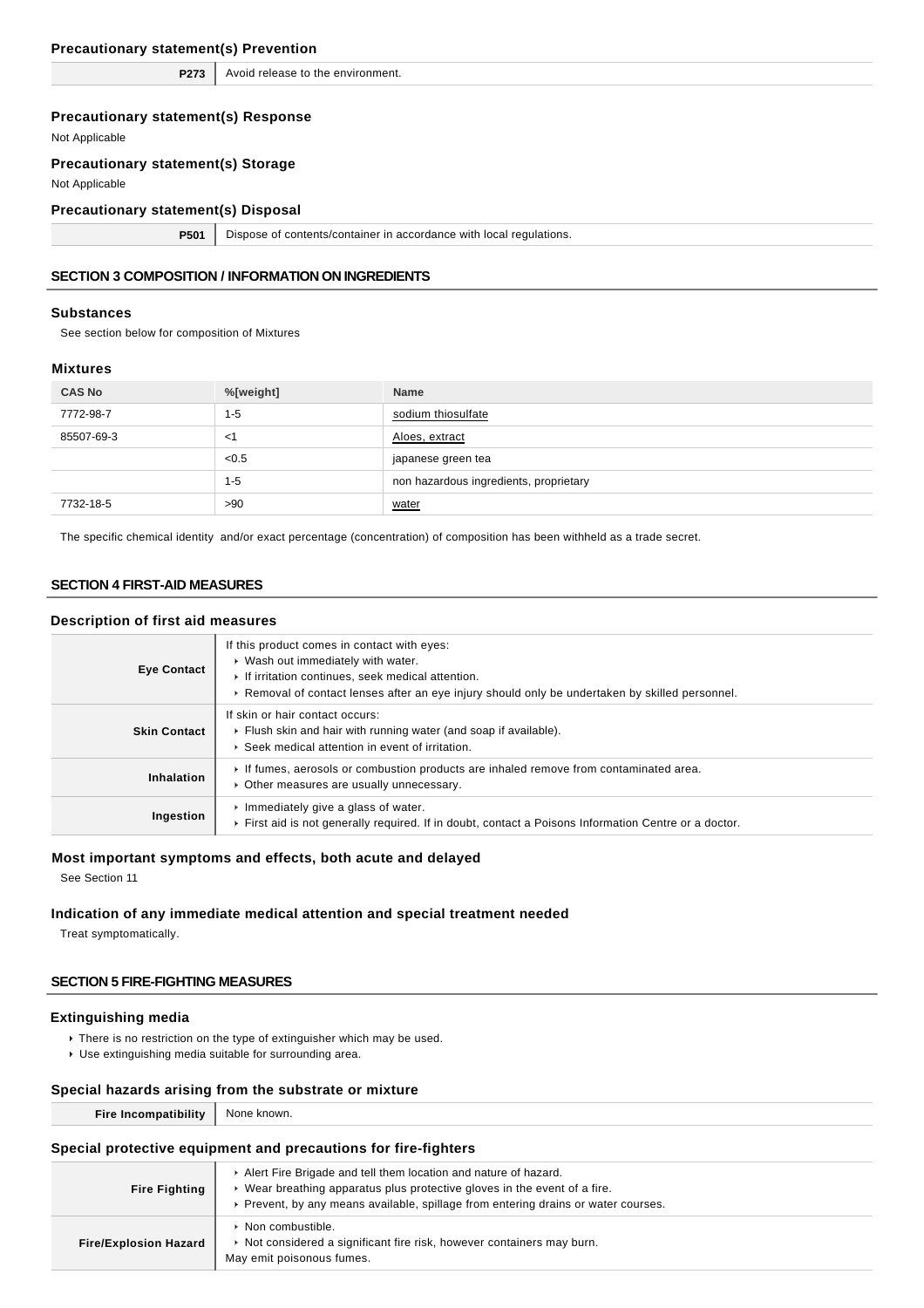## **Personal precautions, protective equipment and emergency procedures**

See section 8

## **Environmental precautions**

See section 12

## **Methods and material for containment and cleaning up**

| <b>Minor Spills</b> | • Clean up all spills immediately.<br>Avoid breathing vapours and contact with skin and eyes.<br>► Control personal contact with the substance, by using protective equipment. |
|---------------------|--------------------------------------------------------------------------------------------------------------------------------------------------------------------------------|
| <b>Major Spills</b> | Moderate hazard.<br>• Clear area of personnel and move upwind.<br>Alert Fire Brigade and tell them location and nature of hazard.                                              |

Personal Protective Equipment advice is contained in Section 8 of the SDS.

## **SECTION 7 HANDLING AND STORAGE**

### **Precautions for safe handling**

| Safe handling     | Avoid all personal contact, including inhalation.<br>▶ Wear protective clothing when risk of exposure occurs.<br>▶ Use in a well-ventilated area. |
|-------------------|---------------------------------------------------------------------------------------------------------------------------------------------------|
| Other information | Store in original containers.<br>Keep containers securely sealed.<br>Store in a cool, dry, well-ventilated area.                                  |

## **Conditions for safe storage, including any incompatibilities**

| Suitable container      | • Polyethylene or polypropylene container.<br>Packing as recommended by manufacturer.<br>• Check all containers are clearly labelled and free from leaks.                                                                                                                                                                                                          |
|-------------------------|--------------------------------------------------------------------------------------------------------------------------------------------------------------------------------------------------------------------------------------------------------------------------------------------------------------------------------------------------------------------|
| Storage incompatibility | ► Sulfides are incompatible with acids, diazo and azo compounds, halocarbons, isocyanates, aldehydes, alkali metals,<br>nitrides, hydrides, and other strong reducing agents.<br>Many reactions of sulfides with these materials generate heat and in many cases hydrogen gas.<br>Many sulfide compounds may liberate hydrogen sulfide upon reaction with an acid. |



- **X** Must not be stored together
- **0** May be stored together with specific preventions
- **+** May be stored together

## **SECTION 8 EXPOSURE CONTROLS / PERSONAL PROTECTION**

### **Control parameters**

## **OCCUPATIONAL EXPOSURE LIMITS (OEL)**

#### **INGREDIENT DATA**

Not Available

## **EMERGENCY LIMITS**

| Ingredient         | <b>Material name</b>            | TEEL-1               |                     | TEEL-2              | TEEL-3                  |
|--------------------|---------------------------------|----------------------|---------------------|---------------------|-------------------------|
| sodium thiosulfate | Sodium thiosulfate pentahydrate | $2.4 \text{ mg/m}$ 3 |                     | $26 \text{ mg/m}$ 3 | $1,200 \,\mathrm{mg/m}$ |
| sodium thiosulfate | Sodium thiosulfate              | $38 \text{ mg/m}$    |                     | $410 \text{ mg/m}$  | $2,500$ mg/m $3$        |
|                    |                                 |                      |                     |                     |                         |
| Ingredient         | <b>Original IDLH</b>            |                      | <b>Revised IDLH</b> |                     |                         |
| sodium thiosulfate | Not Available                   |                      | Not Available       |                     |                         |
| Aloes, extract     | Not Available                   |                      | Not Available       |                     |                         |
| water              | Not Available                   |                      | Not Available       |                     |                         |

#### **Exposure controls**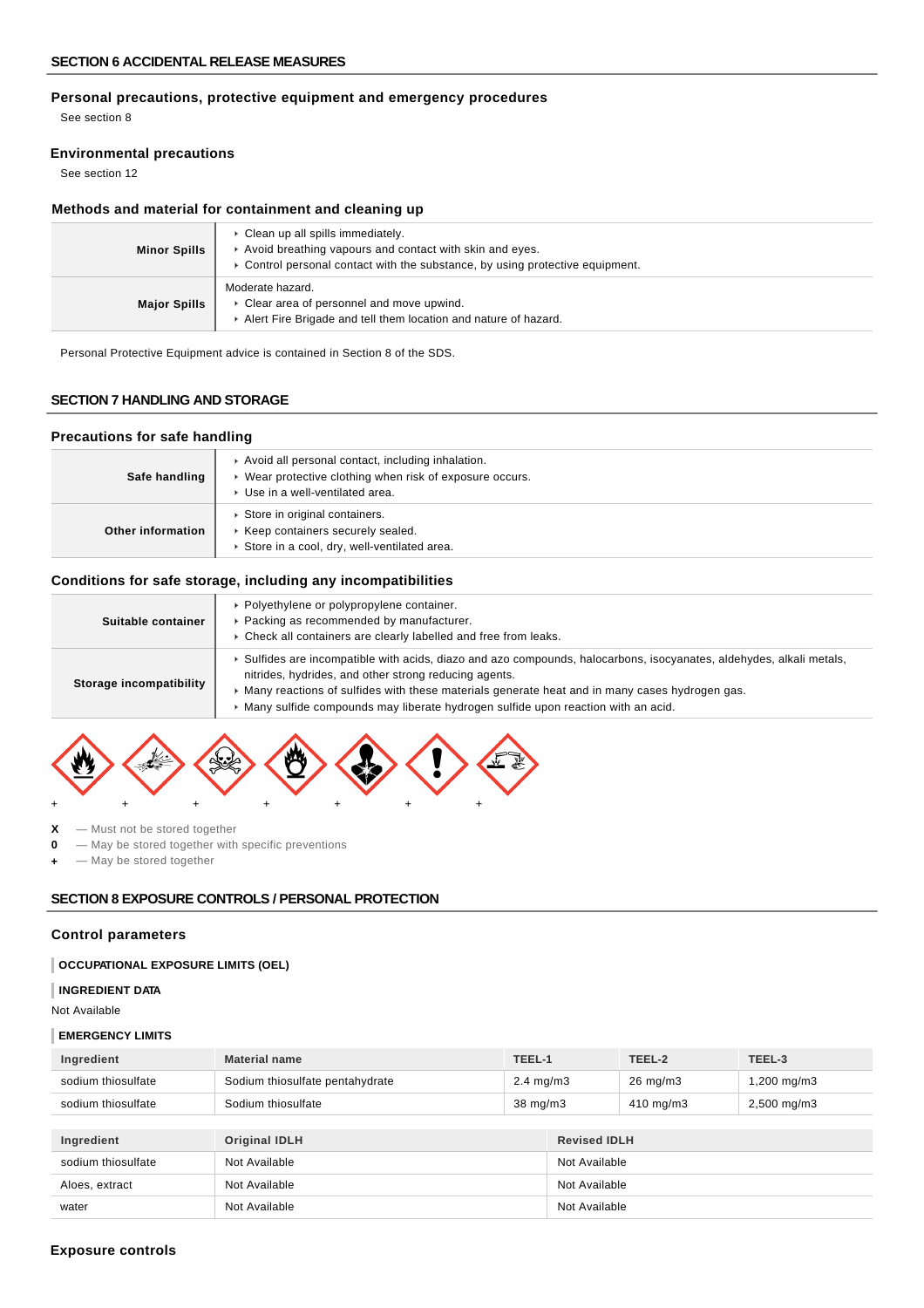| Appropriate engineering<br>controls | Engineering controls are used to remove a hazard or place a barrier between the worker and the hazard. Well-designed<br>engineering controls can be highly effective in protecting workers and will typically be independent of worker interactions<br>to provide this high level of protection.<br>The basic types of engineering controls are:<br>Process controls which involve changing the way a job activity or process is done to reduce the risk.                                                                                                                                                                                   |
|-------------------------------------|---------------------------------------------------------------------------------------------------------------------------------------------------------------------------------------------------------------------------------------------------------------------------------------------------------------------------------------------------------------------------------------------------------------------------------------------------------------------------------------------------------------------------------------------------------------------------------------------------------------------------------------------|
| <b>Personal protection</b>          |                                                                                                                                                                                                                                                                                                                                                                                                                                                                                                                                                                                                                                             |
| Eye and face protection             | Safety glasses with side shields<br>Chemical goggles.<br>► Contact lenses may pose a special hazard; soft contact lenses may absorb and concentrate irritants. A written policy<br>document, describing the wearing of lenses or restrictions on use, should be created for each workplace or task.                                                                                                                                                                                                                                                                                                                                         |
| <b>Skin protection</b>              | See Hand protection below                                                                                                                                                                                                                                                                                                                                                                                                                                                                                                                                                                                                                   |
| <b>Hands/feet protection</b>        | The selection of suitable gloves does not only depend on the material, but also on further marks of quality which vary<br>from manufacturer to manufacturer. Where the chemical is a preparation of several substances, the resistance of the<br>glove material can not be calculated in advance and has therefore to be checked prior to the application.<br>The exact break through time for substances has to be obtained from the manufacturer of the protective gloves and has<br>to be observed when making a final choice.<br>▶ Wear chemical protective gloves, e.g. PVC.<br>▶ Wear safety footwear or safety gumboots, e.g. Rubber |
| <b>Body protection</b>              | See Other protection below                                                                                                                                                                                                                                                                                                                                                                                                                                                                                                                                                                                                                  |
| Other protection                    | • Overalls.<br>P.V.C. apron.                                                                                                                                                                                                                                                                                                                                                                                                                                                                                                                                                                                                                |

## **SECTION 9 PHYSICAL AND CHEMICAL PROPERTIES**

## **Information on basic physical and chemical properties**

| Appearance                                      | Light green liquid with no odour; mixes with water. |                                                   |                |
|-------------------------------------------------|-----------------------------------------------------|---------------------------------------------------|----------------|
|                                                 |                                                     |                                                   |                |
| <b>Physical state</b>                           | Liquid                                              | Relative density (Water =<br>1)                   | 1.025          |
| Odour                                           | Not Available                                       | <b>Partition coefficient</b><br>n-octanol / water | Not Available  |
| <b>Odour threshold</b>                          | Not Available                                       | <b>Auto-ignition temperature</b><br>$(^{\circ}C)$ | Not Applicable |
| pH (as supplied)                                | 9.9                                                 | Decomposition<br>temperature                      | Not Available  |
| Melting point / freezing<br>point (°C)          | Not Available                                       | <b>Viscosity (cSt)</b>                            | Not Available  |
| Initial boiling point and<br>boiling range (°C) | Not Available                                       | Molecular weight (g/mol)                          | Not Applicable |
| Flash point (°C)                                | Not Applicable                                      | <b>Taste</b>                                      | Not Available  |
| <b>Evaporation rate</b>                         | Not Available                                       | <b>Explosive properties</b>                       | Not Available  |
| Flammability                                    | Not Applicable                                      | <b>Oxidising properties</b>                       | Not Available  |
| <b>Upper Explosive Limit</b><br>(%)             | Not Applicable                                      | <b>Surface Tension (dyn/cm</b><br>or mN/m)        | Not Available  |
| <b>Lower Explosive Limit</b><br>$(\%)$          | Not Applicable                                      | <b>Volatile Component</b><br>(%                   | Not Available  |
| Vapour pressure (kPa)                           | Not Available                                       | Gas group                                         | Not Available  |
| Solubility in water (g/L)                       | Miscible                                            | pH as a solution (1%)                             | Not Available  |
| Vapour density (Air = $1$ )                     | Not Available                                       | VOC g/L                                           | Not Available  |

## **SECTION 10 STABILITY AND REACTIVITY**

| Reactivity                            | See section 7                                                                                                                        |
|---------------------------------------|--------------------------------------------------------------------------------------------------------------------------------------|
| <b>Chemical stability</b>             | • Unstable in the presence of incompatible materials.<br>▶ Product is considered stable.<br>Hazardous polymerisation will not occur. |
| Possibility of hazardous<br>reactions | See section 7                                                                                                                        |
| <b>Conditions to avoid</b>            | See section 7                                                                                                                        |
| Incompatible materials                | See section 7                                                                                                                        |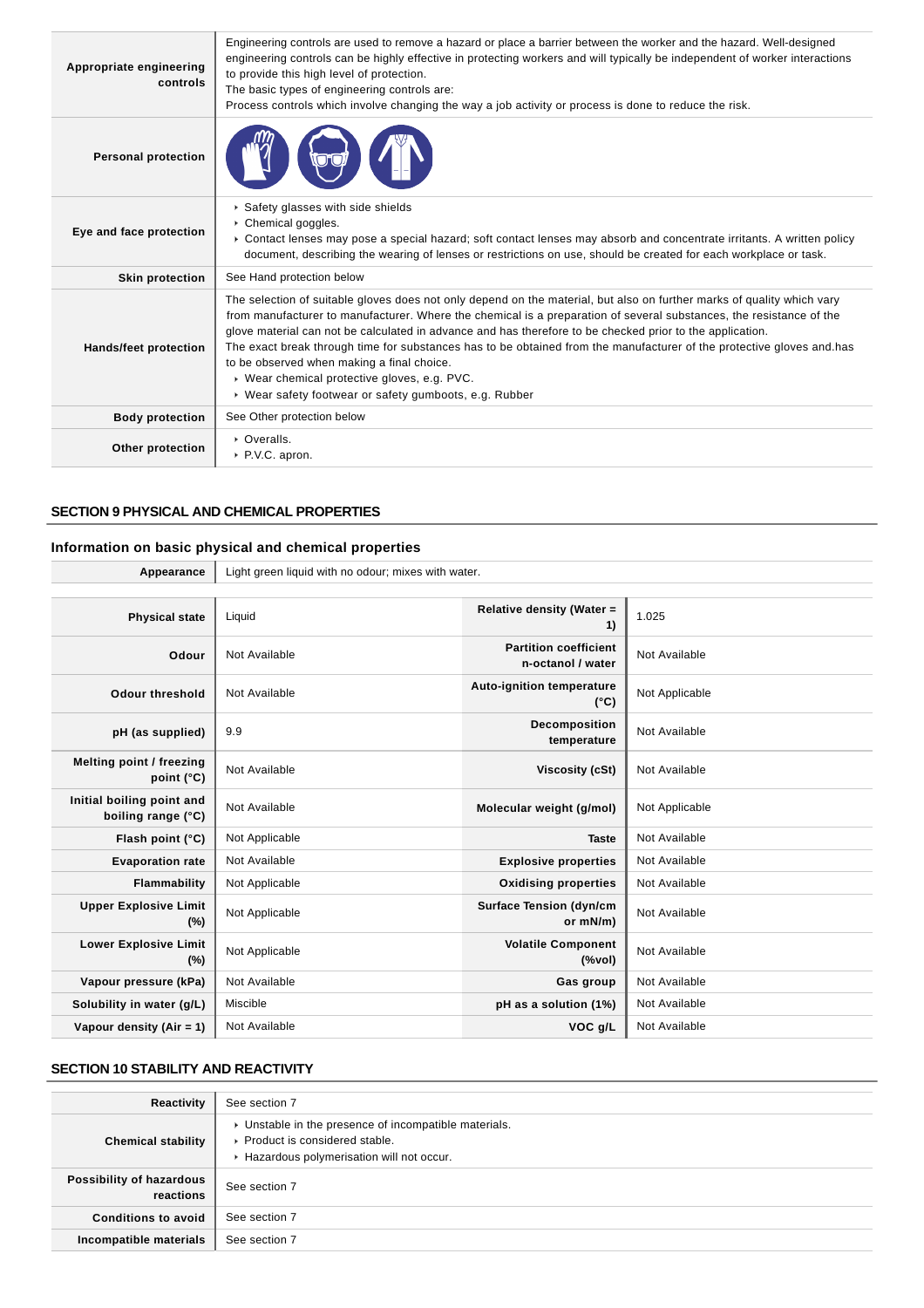## **SECTION 11 TOXICOLOGICAL INFORMATION**

## **Information on toxicological effects**

| <b>Inhaled</b>      | The material is not thought to produce adverse health effects or irritation of the respiratory tract (as classified by EC<br>Directives using animal models). Nevertheless, good hygiene practice requires that exposure be kept to a minimum and<br>that suitable control measures be used in an occupational setting.<br>Not normally a hazard due to non-volatile nature of product                                                                                                                                                                          |
|---------------------|-----------------------------------------------------------------------------------------------------------------------------------------------------------------------------------------------------------------------------------------------------------------------------------------------------------------------------------------------------------------------------------------------------------------------------------------------------------------------------------------------------------------------------------------------------------------|
| Ingestion           | The material has <b>NOT</b> been classified by EC Directives or other classification systems as "harmful by ingestion". This is<br>because of the lack of corroborating animal or human evidence.                                                                                                                                                                                                                                                                                                                                                               |
| <b>Skin Contact</b> | The material is not thought to produce adverse health effects or skin irritation following contact (as classified by EC<br>Directives using animal models). Nevertheless, good hygiene practice requires that exposure be kept to a minimum and<br>that suitable gloves be used in an occupational setting.<br>Entry into the blood-stream, through, for example, cuts, abrasions or lesions, may produce systemic injury with harmful<br>effects. Examine the skin prior to the use of the material and ensure that any external damage is suitably protected. |
| Eye                 | Although the liquid is not thought to be an irritant (as classified by EC Directives), direct contact with the eye may<br>produce transient discomfort characterised by tearing or conjunctival redness (as with windburn).                                                                                                                                                                                                                                                                                                                                     |
| Chronic             | Substance accumulation, in the human body, may occur and may cause some concern following repeated or long-term<br>occupational exposure.                                                                                                                                                                                                                                                                                                                                                                                                                       |

| <b>API Betta Water</b> | <b>TOXICITY</b>                                                                                                                                                                                                                 | <b>IRRITATION</b> |
|------------------------|---------------------------------------------------------------------------------------------------------------------------------------------------------------------------------------------------------------------------------|-------------------|
| <b>Conditioner</b>     | Not Available                                                                                                                                                                                                                   | Not Available     |
|                        | <b>TOXICITY</b>                                                                                                                                                                                                                 | <b>IRRITATION</b> |
| sodium thiosulfate     | Dermal (rabbit) LD50: >2000 mg/kg <sup>[1]</sup>                                                                                                                                                                                | Not Available     |
|                        | Oral (rat) LD50: >2000 mg/kg <sup>[1]</sup>                                                                                                                                                                                     |                   |
| Aloes, extract         | <b>TOXICITY</b>                                                                                                                                                                                                                 | <b>IRRITATION</b> |
|                        | Not Available                                                                                                                                                                                                                   | Not Available     |
|                        | <b>TOXICITY</b>                                                                                                                                                                                                                 | <b>IRRITATION</b> |
| water                  | Not Available                                                                                                                                                                                                                   | Not Available     |
| Legend:                | 1. Value obtained from Europe ECHA Registered Substances - Acute toxicity 2.* Value obtained from manufacturer's SDS.<br>Unless otherwise specified data extracted from RTECS - Register of Toxic Effect of chemical Substances |                   |

| <b>SODIUM THIOSULFATE</b>                   | Asthma-like symptoms may continue for months or even years after exposure to the material ends. This may be due to a<br>non-allergic condition known as reactive airways dysfunction syndrome (RADS) which can occur after exposure to high<br>levels of highly irritating compound. Main criteria for diagnosing RADS include the absence of previous airways disease in<br>a non-atopic individual, with sudden onset of persistent asthma-like symptoms within minutes to hours of a documented<br>exposure to the irritant.                                                                                                                                                                                                                                                                          |                                           |                                                                                          |
|---------------------------------------------|----------------------------------------------------------------------------------------------------------------------------------------------------------------------------------------------------------------------------------------------------------------------------------------------------------------------------------------------------------------------------------------------------------------------------------------------------------------------------------------------------------------------------------------------------------------------------------------------------------------------------------------------------------------------------------------------------------------------------------------------------------------------------------------------------------|-------------------------------------------|------------------------------------------------------------------------------------------|
| <b>ALOES, EXTRACT</b>                       | <b>WARNING:</b> This substance has been classified by the IARC as Group 2B: Possibly Carcinogenic to Humans.<br>Whole leaf extract of Aloe vera was tested for carcinogenicity after oral administration in one 2-year study in mice, and<br>one 2-year study in rats. In male and female rats, drinking-water containing whole leaf extract of Aloe vera caused<br>significantly increased incidences of adenoma of the large intestine (colon and caecum) and carcinoma of the large<br>intestine (colon and caecum), tumours rarely developed spontaneously in rats. In the 2-year study in mice, there was no<br>significantly increased incidence of any type of tumours in males or females given drinking-water containing whole leaf<br>extract of Aloe vera.<br>Aloe barbadensis Mill., extract |                                           |                                                                                          |
| <b>ALOES, EXTRACT &amp;</b><br><b>WATER</b> | No significant acute toxicological data identified in literature search.                                                                                                                                                                                                                                                                                                                                                                                                                                                                                                                                                                                                                                                                                                                                 |                                           |                                                                                          |
|                                             |                                                                                                                                                                                                                                                                                                                                                                                                                                                                                                                                                                                                                                                                                                                                                                                                          |                                           |                                                                                          |
| <b>Acute Toxicity</b>                       | $\circ$                                                                                                                                                                                                                                                                                                                                                                                                                                                                                                                                                                                                                                                                                                                                                                                                  | Carcinogenicity                           | $\circ$                                                                                  |
| <b>Skin Irritation/Corrosion</b>            | $\circ$                                                                                                                                                                                                                                                                                                                                                                                                                                                                                                                                                                                                                                                                                                                                                                                                  | Reproductivity                            | $\circ$                                                                                  |
| <b>Serious Eye</b><br>Damage/Irritation     | $\circledcirc$                                                                                                                                                                                                                                                                                                                                                                                                                                                                                                                                                                                                                                                                                                                                                                                           | <b>STOT - Single Exposure</b>             | $\odot$                                                                                  |
| <b>Respiratory or Skin</b><br>sensitisation | $\circ$                                                                                                                                                                                                                                                                                                                                                                                                                                                                                                                                                                                                                                                                                                                                                                                                  | <b>STOT - Repeated</b><br><b>Exposure</b> | $\odot$                                                                                  |
| <b>Mutagenicity</b>                         | $\circ$                                                                                                                                                                                                                                                                                                                                                                                                                                                                                                                                                                                                                                                                                                                                                                                                  | <b>Aspiration Hazard</b>                  | $\odot$                                                                                  |
|                                             | Legend:                                                                                                                                                                                                                                                                                                                                                                                                                                                                                                                                                                                                                                                                                                                                                                                                  |                                           | $\blacktriangleright$ - Data available but does not fill the criteria for classification |

 $\blacktriangleright$  – Data available to make classification

 $\bigcirc$  – Data Not Available to make classification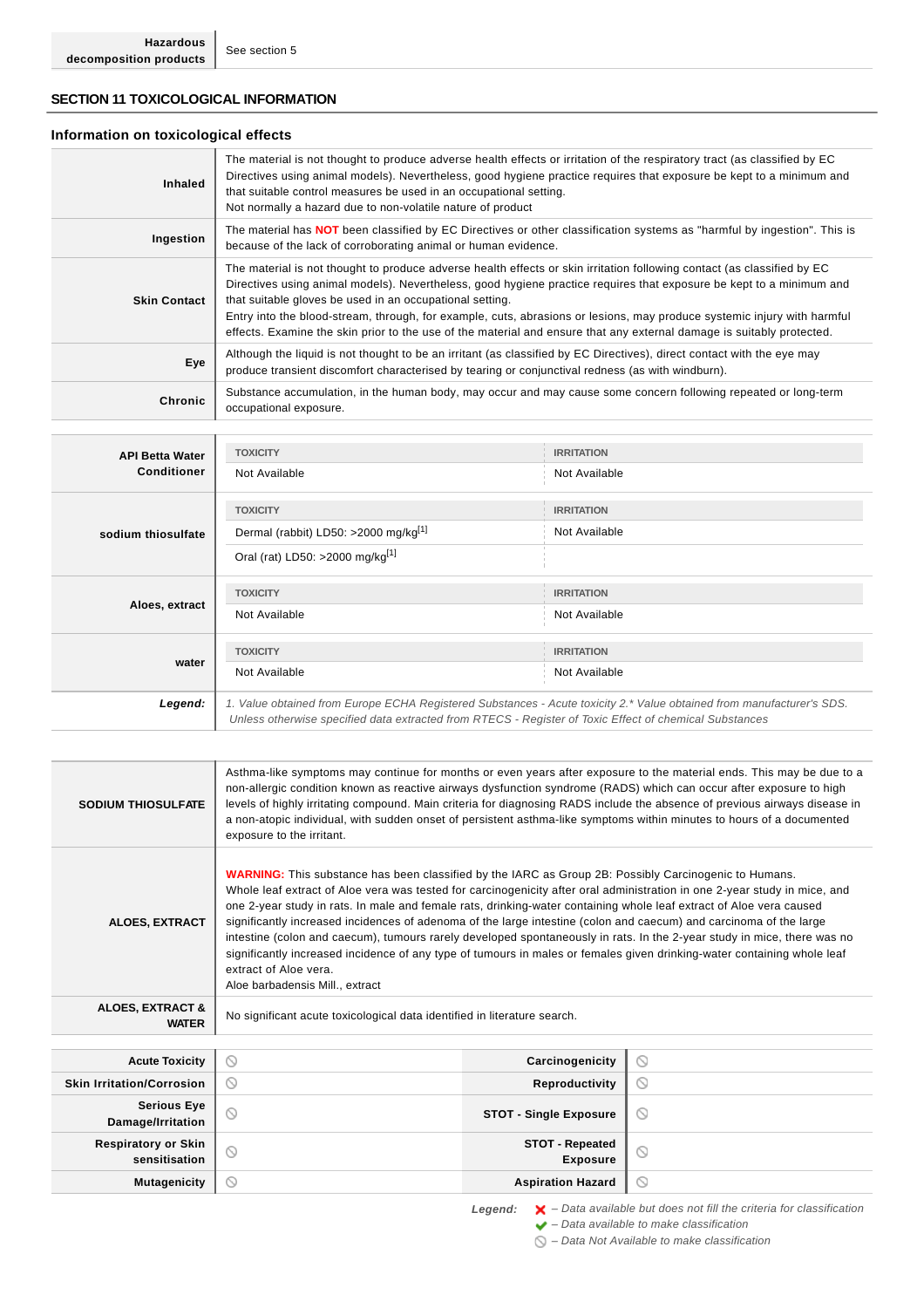## **Toxicity**

|                                       | <b>ENDPOINT</b>         | <b>TEST DURATION (HR)</b>                                                                                                                                                                                                          | <b>SPECIES</b>                | <b>VALUE</b>            | <b>SOURCE</b>           |
|---------------------------------------|-------------------------|------------------------------------------------------------------------------------------------------------------------------------------------------------------------------------------------------------------------------------|-------------------------------|-------------------------|-------------------------|
| <b>API Betta Water</b><br>Conditioner | <b>Not</b><br>Available | Not Available                                                                                                                                                                                                                      | Not Available                 | <b>Not</b><br>Available | <b>Not</b><br>Available |
|                                       | <b>ENDPOINT</b>         | <b>TEST DURATION (HR)</b>                                                                                                                                                                                                          | <b>SPECIES</b>                | <b>VALUE</b>            | <b>SOURCE</b>           |
| sodium thiosulfate                    | LC50                    | 96                                                                                                                                                                                                                                 | Fish                          | 24000mg/L               | $\overline{4}$          |
|                                       | <b>NOEC</b>             | 0.08                                                                                                                                                                                                                               | Algae or other aquatic plants | 50mg/L                  | 4                       |
|                                       | <b>ENDPOINT</b>         | <b>TEST DURATION (HR)</b>                                                                                                                                                                                                          | <b>SPECIES</b>                | <b>VALUE</b>            | <b>SOURCE</b>           |
| Aloes, extract                        | Not<br>Available        | Not Available                                                                                                                                                                                                                      | Not Available                 | Not<br>Available        | Not<br>Available        |
|                                       | <b>ENDPOINT</b>         | <b>TEST DURATION (HR)</b>                                                                                                                                                                                                          | <b>SPECIES</b>                | <b>VALUE</b>            | <b>SOURCE</b>           |
| water                                 | <b>Not</b><br>Available | Not Available                                                                                                                                                                                                                      | Not Available                 | <b>Not</b><br>Available | <b>Not</b><br>Available |
| Legend:                               |                         | Extracted from 1. IUCLID Toxicity Data 2. Europe ECHA Registered Substances - Ecotoxicological Information - Aquatic                                                                                                               |                               |                         |                         |
|                                       |                         | Toxicity 3. EPIWIN Suite V3.12 (QSAR) - Aquatic Toxicity Data (Estimated) 4. US EPA, Ecotox database - Aquatic Toxicity<br>Data 5. ECETOC Aquatic Hazard Assessment Data 6. NITE (Japan) - Bioconcentration Data 7. METI (Japan) - |                               |                         |                         |
|                                       |                         | Bioconcentration Data 8. Vendor Data                                                                                                                                                                                               |                               |                         |                         |
|                                       |                         |                                                                                                                                                                                                                                    |                               |                         |                         |

## **Persistence and degradability**

| Ingredient         | Persistence: Water/Soil | Persistence: Air |
|--------------------|-------------------------|------------------|
| sodium thiosulfate | <b>HIGH</b>             | <b>HIGH</b>      |
| water              | ∟OW                     | <b>LOW</b>       |

## **Bioaccumulative potential**

| Ingredient         | <b>Bioaccumulation</b>   |
|--------------------|--------------------------|
| sodium thiosulfate | LOW (LogKOW = $-1.529$ ) |
| water              | LOW (LogKOW = -1.38)     |

## **Mobility in soil**

| Ingredient         | <b>Mobility</b>      |
|--------------------|----------------------|
| sodium thiosulfate | LOW (KOC = $6.124$ ) |
| water              | LOW (KOC = $14.3$ )  |

## **SECTION 13 DISPOSAL CONSIDERATIONS**

#### **Waste treatment methods**

|                                        | Legislation addressing waste disposal requirements may differ by country, state and/ or territory. Each user must refer to<br>laws operating in their area. In some areas, certain wastes must be tracked.<br>DO NOT allow wash water from cleaning or process equipment to enter drains.<br>It may be necessary to collect all wash water for treatment before disposal. |
|----------------------------------------|---------------------------------------------------------------------------------------------------------------------------------------------------------------------------------------------------------------------------------------------------------------------------------------------------------------------------------------------------------------------------|
| <b>Product / Packaging</b><br>disposal | In all cases disposal to sewer may be subject to local laws and regulations and these should be considered first.<br>Recycle wherever possible.                                                                                                                                                                                                                           |
|                                        | ▶ Consult manufacturer for recycling options or consult local or regional waste management authority for disposal if no<br>suitable treatment or disposal facility can be identified.                                                                                                                                                                                     |
|                                        | ▶ Dispose of by: burial in a land-fill specifically licensed to accept chemical and / or pharmaceutical wastes or incineration<br>in a licensed apparatus (after admixture with suitable combustible material).                                                                                                                                                           |

## **SECTION 14 TRANSPORT INFORMATION**

## **Labels Required**

**Marine Pollutant** NO

## **Land transport (DOT): NOT REGULATED FOR TRANSPORT OF DANGEROUS GOODS**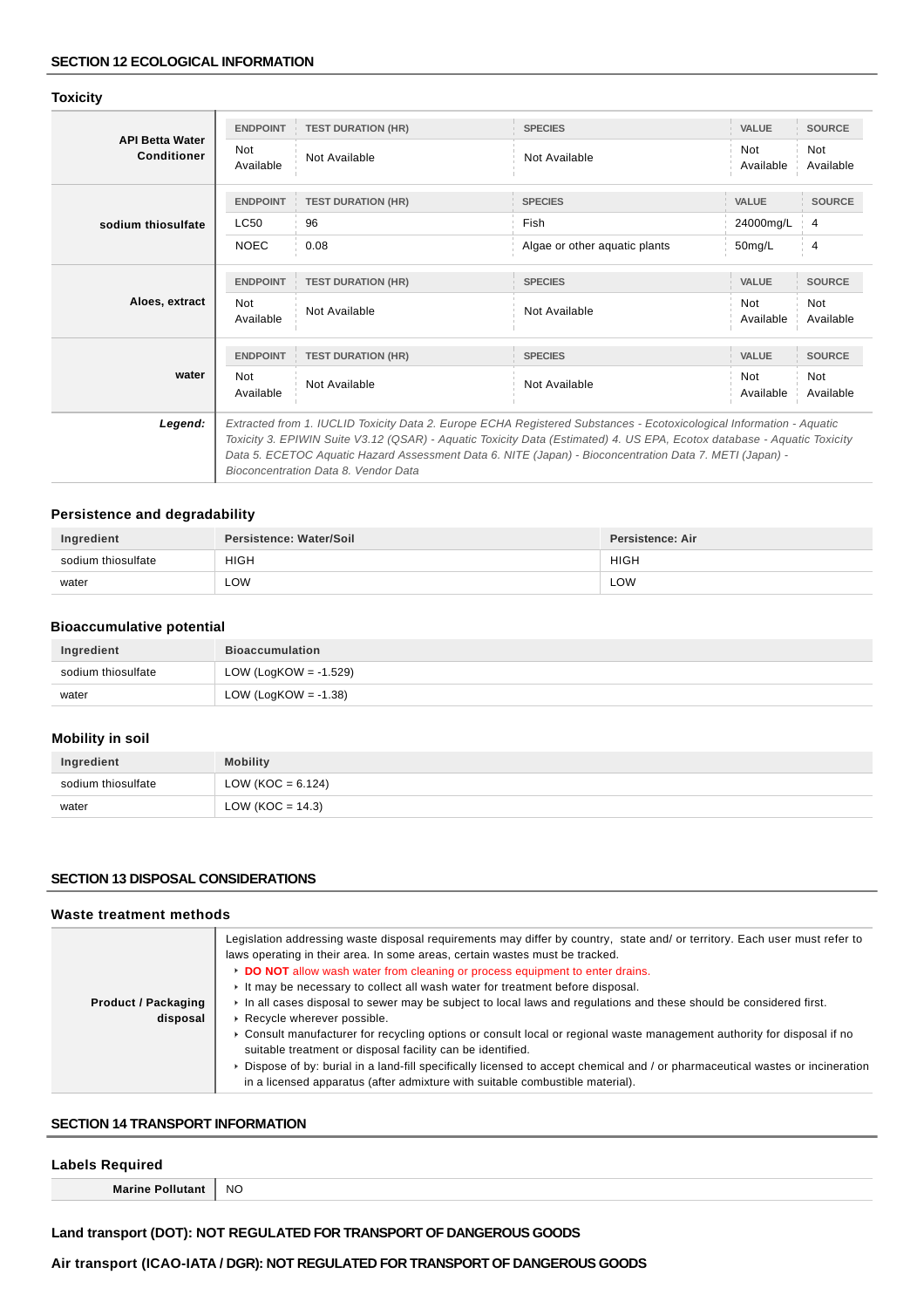### **Sea transport (IMDG-Code / GGVSee): NOT REGULATED FOR TRANSPORT OF DANGEROUS GOODS**

## **Transport in bulk according to Annex II of MARPOL and the IBC code**

Not Applicable

#### **SECTION 15 REGULATORY INFORMATION**

#### **Safety, health and environmental regulations / legislation specific for the substance or mixture**

#### **SODIUM THIOSULFATE(7772-98-7) IS FOUND ON THE FOLLOWING REGULATORY LISTS**

US Toxic Substances Control Act (TSCA) - Chemical Substance Inventory US TSCA Chemical Substance Inventory - Interim List of Active Substances

#### **ALOES, EXTRACT(85507-69-3) IS FOUND ON THE FOLLOWING REGULATORY LISTS**

International Agency for Research on Cancer (IARC) - Agents Classified by the IARC Monographs

## **WATER(7732-18-5) IS FOUND ON THE FOLLOWING REGULATORY LISTS**

US Toxic Substances Control Act (TSCA) - Chemical Substance Inventory US TSCA Chemical Substance Inventory - Interim List of Active

Substances

#### **Federal Regulations**

#### **Superfund Amendments and Reauthorization Act of 1986 (SARA)**

#### **SECTION 311/312 HAZARD CATEGORIES**

| Flammable (Gases, Aerosols, Liquids, or Solids)              |           |
|--------------------------------------------------------------|-----------|
| Gas under pressure                                           | <b>No</b> |
| Explosive                                                    | <b>No</b> |
| Self-heating                                                 | <b>No</b> |
| Pyrophoric (Liquid or Solid)                                 | <b>No</b> |
| <b>Pyrophoric Gas</b>                                        | <b>No</b> |
| Corrosive to metal                                           | <b>No</b> |
| Oxidizer (Liquid, Solid or Gas)                              | <b>No</b> |
| Organic Peroxide                                             | <b>No</b> |
| Self-reactive                                                | <b>No</b> |
| In contact with water emits flammable gas                    | <b>No</b> |
| <b>Combustible Dust</b>                                      | No        |
| Carcinogenicity                                              | <b>No</b> |
| Acute toxicity (any route of exposure)                       | <b>No</b> |
| Reproductive toxicity                                        | <b>No</b> |
| Skin Corrosion or Irritation                                 | <b>No</b> |
| Respiratory or Skin Sensitization                            | <b>No</b> |
| Serious eye damage or eye irritation                         | No        |
| Specific target organ toxicity (single or repeated exposure) | <b>No</b> |
| <b>Aspiration Hazard</b>                                     | <b>No</b> |
| Germ cell mutagenicity                                       | <b>No</b> |
| Simple Asphyxiant                                            | <b>No</b> |
|                                                              |           |

**US. EPA CERCLA HAZARDOUS SUBSTANCES AND REPORTABLE QUANTITIES (40 CFR 302.4)**

None Reported

#### **State Regulations**

#### **US. CALIFORNIA PROPOSITION 65**

None Reported

#### **National Inventory Status**

| <b>National Inventory</b> | <b>Status</b>                                 |
|---------------------------|-----------------------------------------------|
| Australia - AICS          |                                               |
| Canada - DSL              |                                               |
| Canada - NDSL             | N (sodium thiosulfate; Aloes, extract; water) |
| China - IECSC             |                                               |